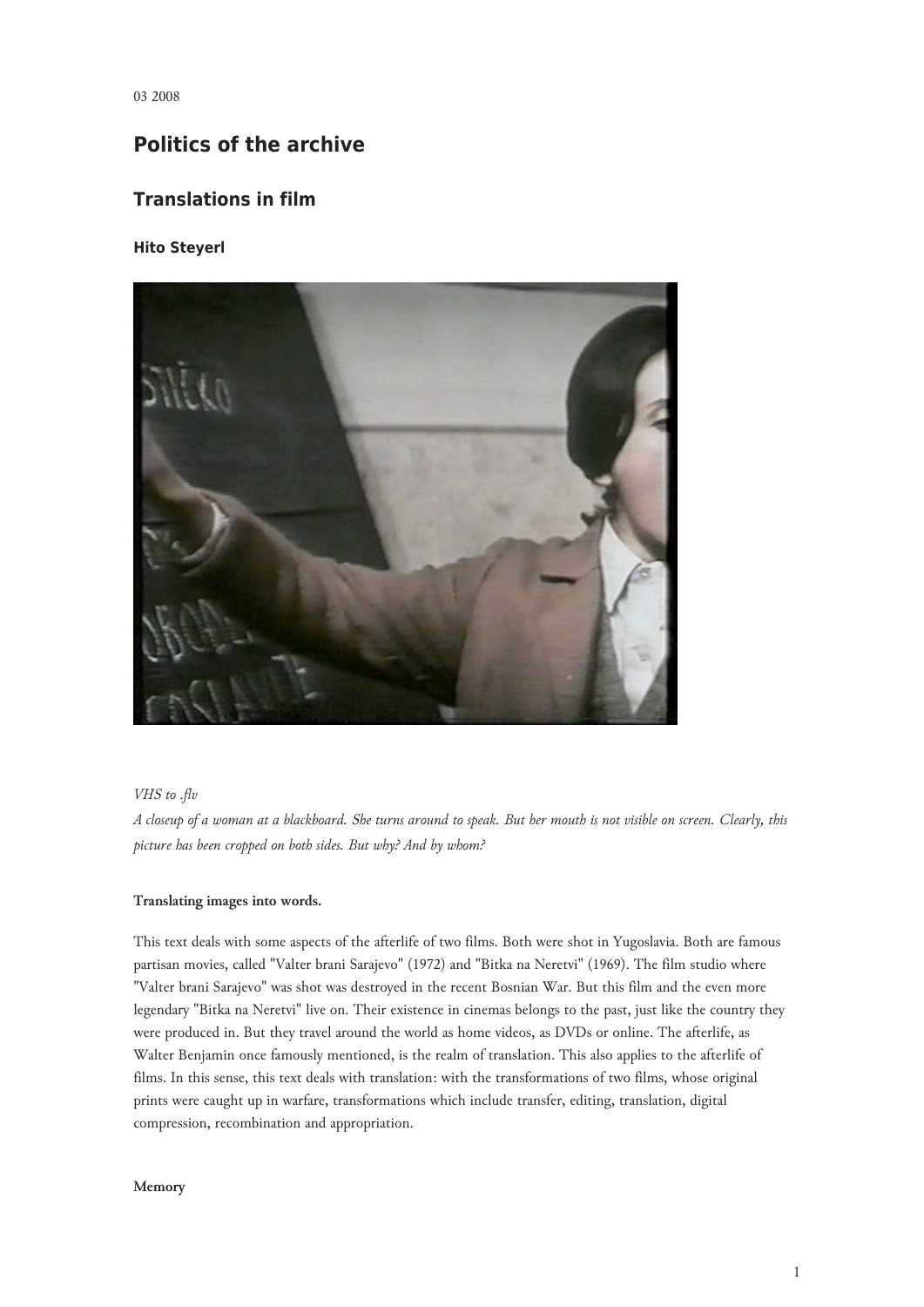I came across the incomplete picture of the woman teacher, when doing research for a film of mine. I saw it on a cinema screen in the Sarajevo film museum, where the print is screened once a year – in order to be ventilated and thus preserved, as the projectionist explained. Because I wanted to use this picture in my film, I tried to find a more complete version of it. But during the research, it turned out that the image as such was no longer the point. It started to give answers to questions nobody had ever asked in the first place. Questions like: what is an archive? What is an original version of a film? What is the impact of digital technologies on translation? And what constituencies are created within the digital limbo of globalized media networks?

The further I got with my research, the clearer it became that the cropping of this image wasn't just a simple mistake or misfortune. It had been cropped because specific forces had been tearing at it and had pushed part of it into an hors-champ, which is defined by political and economic factors. Within the contradictory dynamics of globalization and postcommunism/postcolonialism, archives fragment and multiply, some become porous and leak, some bend and twist their contents. While some images are being destroyed for good, others can never be deleted again.

### **35mm, color positive.**

The image in question is from a take in the film "The Battle of Neretva", a famous Yugoslav partisan movie made in 1969, starring Orson Welles, Yul Brynner, Franco Nero as well as many famous Yugoslav actors. It tells the story of a legendary battle on the river Neretva in Bosnia during WWII. Partisans fought against a combination of German, Italian and Croatian fascists as well as against Serbian nationalists. The female teacher appears near the beginning of the film, as part of a very short scene inside a school located in the liberated territories of Bosnia-Herzegovina. She turns around to her students to spell out the words she had written on the blackboard; the word "AVNOJ" (Antifašističko V(ij)eće Narodnog Oslobođenja Jugoslavije), meaning the antifascist people's liberation committees founded in the Yugoslavia of the early 40s. The intended meaning of this sequence might be: children are being educated in the spirit of socialism and antifascism. But then again, the scene also raises questions about teaching how to read and write as such. What does literacy mean? Does it mean to imprint meanings on other minds or to provide tools for the creation of new meanings?

#### **National Culture**

Obviously, many ideals of modernism are condensed within this short sequence: the hope for education, progress, equality, as well as its inherent authoritarianism, and its top-down idea of enlightenment. But most importantly, children are learning to read and to write within a specific framework whose acronym is AVNOJ. We are left in no doubt about the political framework of this education. To educate in common means building a common literacy and, more often than not, a common nation.

Classical cinema is a slightly different institution. It has been rooted within both the national framework of the Westphalian order and international Fordist cultural industries. It still is closely tied to notions of national culture, cultural memory, the construction of a collective imagination, of a patrimony and its preservation as well as to discussions around cultural imperialism and hegemony. The distribution of cinema prints is tightly controlled; it is expensive and prints require an extended institutional framework. Copyright is heavily enforced. Thus, transfer of a film into a different format might also mean transforming this underlying framework.

#### **35mm to VHS.**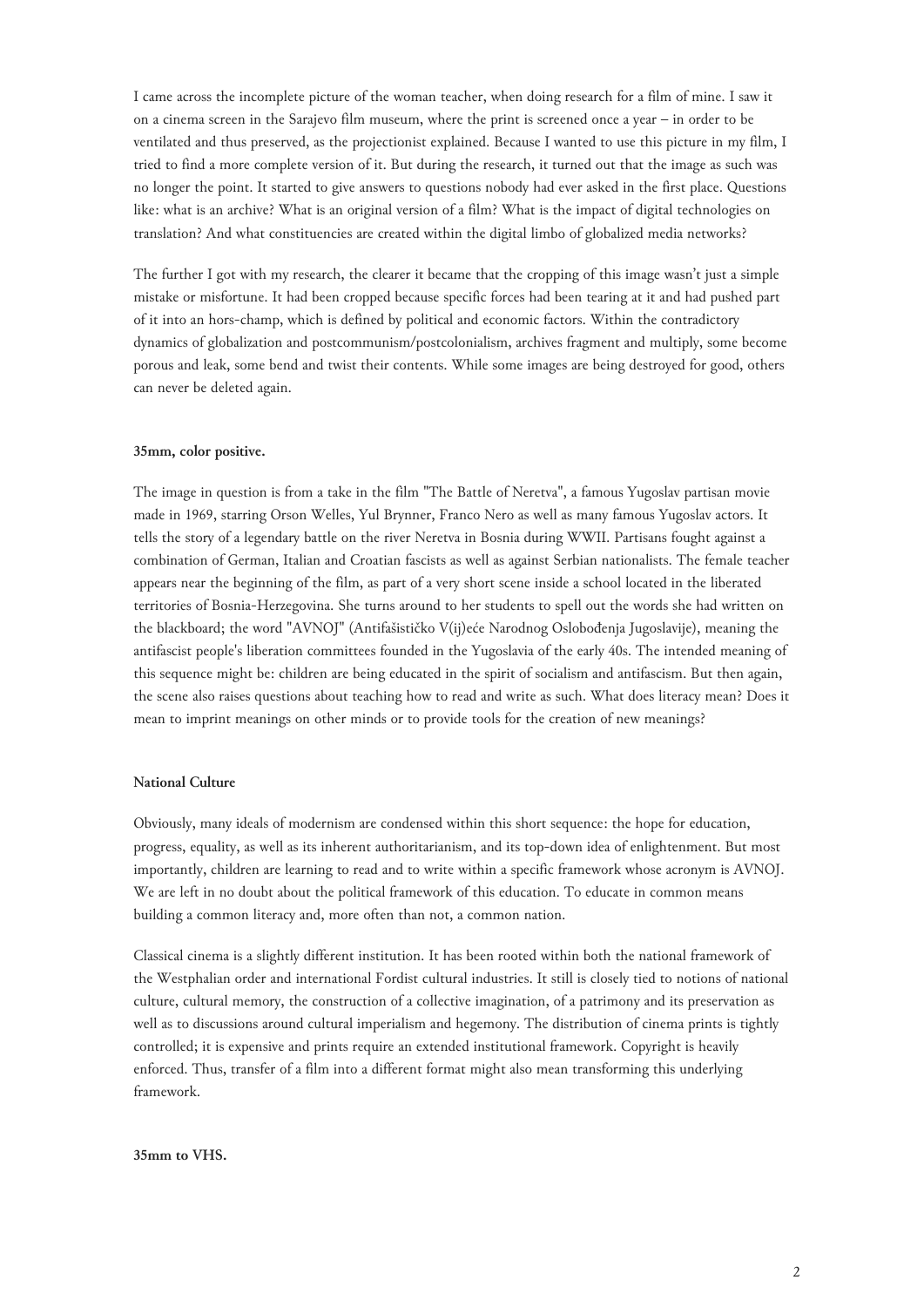So why are both sides of the image cut off? The answer is simple. The people working at the Sarajevo film museum made this VHS print on their own. They simply pointed a VHS camera in 3:4 format at a projection which was in widescreen format. As a result, both sides of the screen were cropped. The reason is the rather dramatic lack of funds for this institution in a post-war situation of rampant privatization. Proper equipment for professional transfers is not available. The cropping of the image refers to this economical and political scarcity, to the situation of a state within so-called transition. The original state has been cropped just like the letters spelling its name on the blackboard. The original word *Jugoslavije*, written in chalk, has been reduced to ...*slavije*, the words liberation and antifascist are hardly legible. The cropping of the image thus refers to a political cropping that replaced the unfulfilled values of modernism with particularist practices.

#### **Archive**

<span id="page-2-0"></span>The film museum as video rental store: this situation expresses the state of an institution that is supposed to preserve the cultural heritage of a nation, as well as the state of this nation itself. Usually, an archive, like a film museum, is supposed to create "faithful" reproductions of its material: that is, reproductions that are as identical as possible. Keeping the control over reproduction is the basis of the power condensed within archives. As Jacques Derrida has argued, the word "archive" is derived from the Greek *Arkheion*, a house, or the residence of the superior magistrates.[\[1\]](#page-6-0) Documents are kept in the houses of the powerful. The archive more often than not preserves the history of the victors, while presenting it as historical reality or scientific truth. The archive is a realist machine, a body of power and knowledge, and it sustains itself by repetition. More precisely, the authority of traditional archives controls and regulates the reproduction of their items. Of course, this means that there are criteria of how to reproduce those objects "faithfully", according to specific rules. In the audiovisual area especially, property rights are supposed to be reproduced as well. Repetition within the archive is controlled by different logics of power and of knowledge, most often enforced both by the nation-state and capital interests.

#### **Repetition**

<span id="page-2-1"></span>But nowadays, the function of the archive has become more complicated, for the most diverse reasons, ranging from digital reproduction technologies to the mere fact that some nations simply cease to exist and their archives are destroyed and collapse. Temporarily, this was the case with the Sarajevo film museum, which was heavily damaged during the war of the 90s. On the other hand, new national archives appear on the scene. In addition to the film museum of Bosnia-Herzegovina in Sarajevo, there is now also a Bosnian-Serbian film museum in Pale. Heritages are dispersed and recollected, though in different combinations. Not only are the archives themselves being transformed, but some of their content is being repeated differently as well. To put it more precisely: the repetition on which the archives' authority rests is being transformed. Cracks and fissures open up between the various types of control exercised by nation or capital, because nations and capital are themselves profoundly transformed by the forces of postcommunist and postcolonial situations as well as by deep neoliberalization. The repetition of the objects in the archive is no longer identical, it doesn't repeat the same under the same name or ownership. The repetition is no longer faithful, but treacherous, displaced, distorted, expropriated or plainly different. This reminds us of the different types of repetitions, which Gilles Deleuze described in his work *Difference and Repetition*[\[2\].](#page-6-1) He argued that several types of repetition are possible. To summarize it very briefly: the repetition of the same, the repetition of the similar and the repetition of the new, which either mask or unmask difference within repetition. Now if, in the case of contemporary archives, we can talk about different types of repetition taking place, this is due to very specific political, technological and economical situations, which combine digital technologies of reproduction with processes of violent globalization.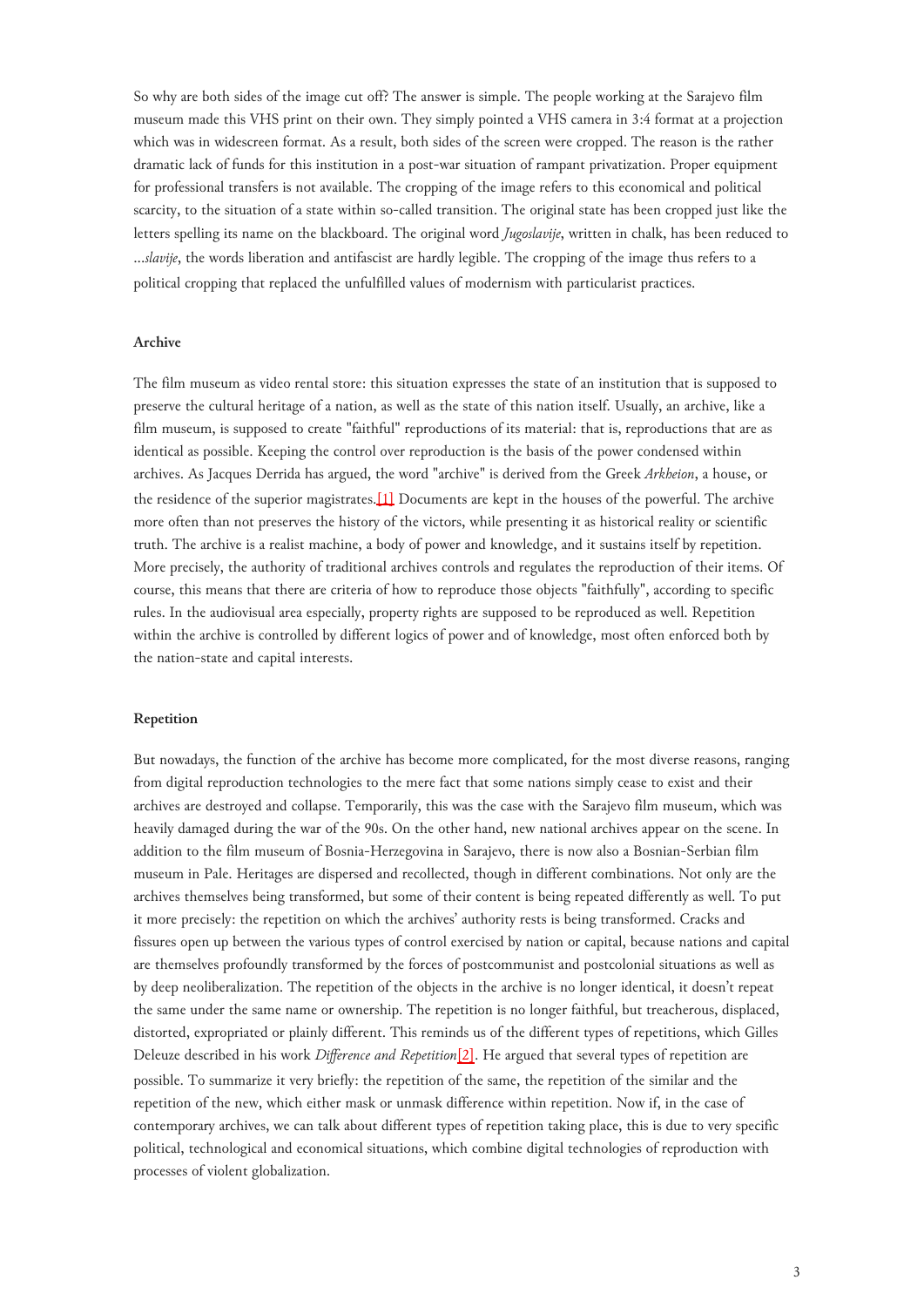### **VHS: NTSC**

Let's come back to the picture of the teacher in "Battle of Neretva". Given the incomplete state of my VHS tape, I went on line to find another, more professional home-video version of the film. In recent years, DVDs and VHS home video copies can be easily bought from Amazon and other retailers. The precise point for the explosive proliferation of private prints is paradoxically the slow death of the VHS format. Because of the introduction of DVDs, lots of VHS rental stores simply sold their old stocks on line, which not only introduced a huge slump in prices, but in fact created a market in which more and more private copies began to be distributed. A few years ago, it would have been very difficult to track down a home-video copy of a film like "Battle of Neretva" in Berlin. But now it was very simple to get an American version of "Neretva" on VHS, which was sent to me within two weeks.

## **Cut**

But the scene I was looking for wasn´t in the video. I couldn´t believe it and looked through it several times. Eventually, I realised it was not included in this version. Indeed this version is 70 minutes shorter that the 175-minute original. Even if it had been there, it would still have been in a 4:3 format. The teacher would still have said her lines off frame, but this time they would have been dubbed in English.

#### **Video 2000**

There was one other video tape on sale, which was a German Version and 145 minutes long. But this tape was very difficult to play back since its format is Video 2000, which only existed from 1979 to 1986. Thus, one could only view "Battle of Neretva" for seven years in this specific format, and one would probably have to go to a technical museum now if one wanted to play back this video. So I don´t know whether it contains the complete picture of the teacher on the blackboard. I just knowthat she would have been speaking German.

### **Dubbing**

In the meantime I got suspicious because it occurred to me that the German version might not correspond to the cinema print either, and I retrieved following details about the film´s length from ImdB (internet movie database) and various online shops:

*Original: 175 min / Serbia: 165 min / Croatia 145 min / Germany:142 min / Italy:134 and 147 min / Spain: 116 min / USA:127 and 102 min / Russia: 78 min*

This means that, in all of these countries, different versions of the film are being distributed. The movie thus exploded into countless versions of itself, adapted to ever new national imaginations. A user even commented that one had to see all the different DVD versions and learn German, Italian and Spanish in order to get the most complete version of the film, which seemed to exist only in between its versions like a lost Adamic language. Even within the post-Yugoslav countries, several versions are in circulation. An online comment specified that the Serbian DVD version was ~160 minutes long and consisted of a significantly different cut from any other DVD or video releases.

The film had not only been shortened, but also radically transformed during its multiple dubs. It had not been repeated identically while being squeezed through global digital connections and the dubbing lines of international video industries. It has been remade, refashioned, re-edited so as to conform to specific national tastes or different consumer groups.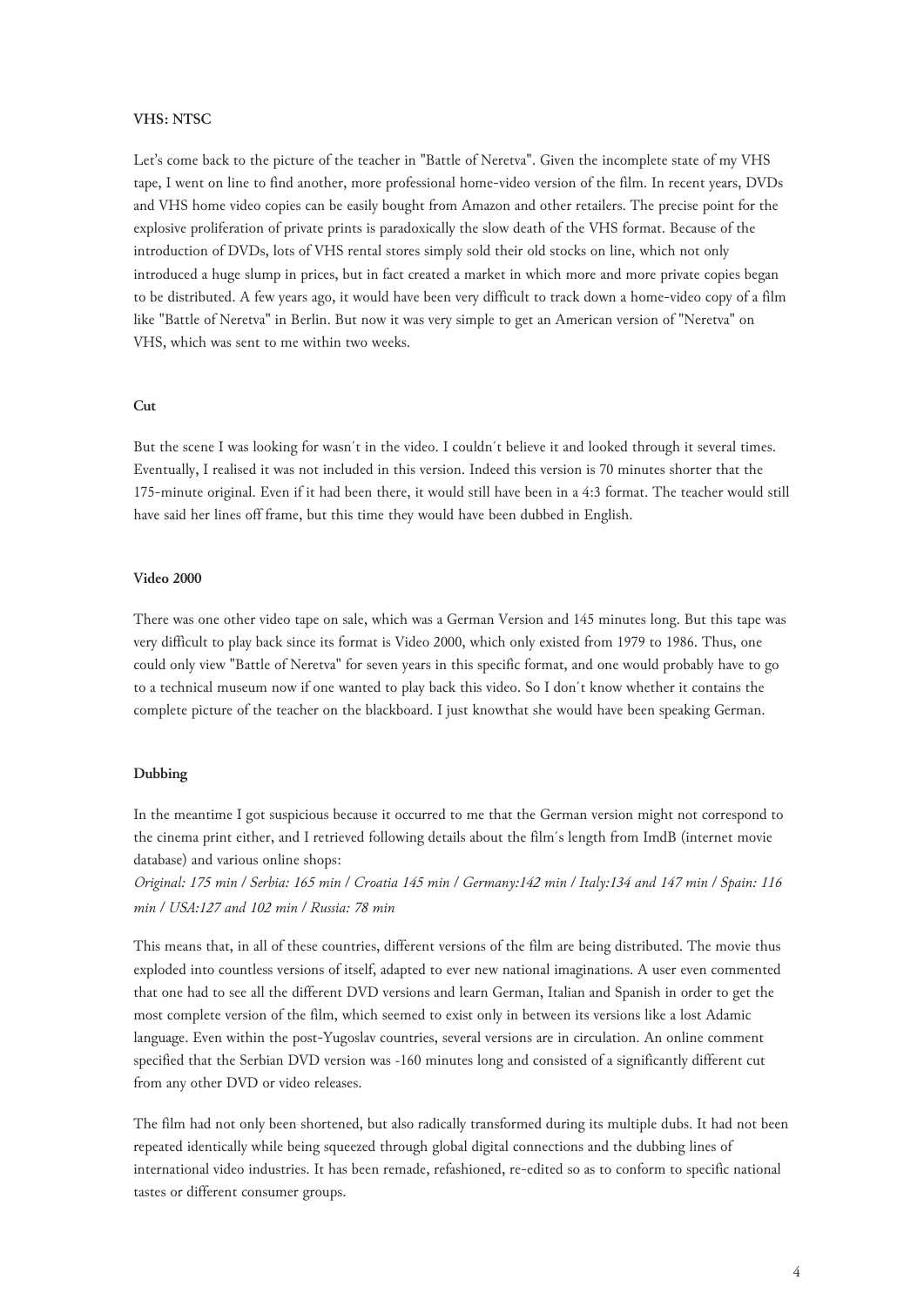#### **Repetition II**

According to Deleuze, apart from the repetition of the same, which is based on habit, there is also another form of repetition that repeats not the same but the similar by repeating the things that have never been. This form of repetition displaces the original; it repeats but with a difference. It creates memory, which relates to a present that has never been present. In memory, events are repeated that never existed before like in national memory, which is always based on a fiction. If we apply these statements to the abrupt and violent political and economic effects of nation, capital and technology on "Battle of Neretva", it becomes obvious that the archive has lost its original power of identical preservation. Instead, the power of the new archives consists in twisting and modifying the film according to different interests, and in producing derivative versions for specific markets, thus formatting its audience and reinforcing or even creating different constituencies.

## **Subtitles**

I finally found the picture of the female teacher. It was included in a very interesting post-Yugoslav DVD release, which contains four national versions of the movie: Serbian, Slovenian, Bosnian and Croatian. Although it features a slightly shortened version of the film, the image of the teacher was there – in all four versions, each of them marked with a small national flag. So I found her not only once but four times. Surprisingly, her scene turned out to be absolutely identical in three out of the four versions. Only the Slovenian version was subtitled, all other versions were the same – no subtitles, no difference in length or anything else. This means that when it came to this scene, three out of four different national versions were absolutely the same, except for the fact that only the Serbian and Slovenian version were licensed. The others were pirated. It wasn't the language that had been fragmented, but the markets for intellectual property.

Accordingly, all parts of the film, in which the local language was spoken, were identical in all three versions. Only the parts that featured other languages like German showed minimal differences within the subtitling. So when I finally found the complete image of the teacher, she had split into four different versions of herself – three of those were the same, except that one was licensed and two pirated.

One could say that the multiplication of the image of the teacher refers to the contemporary multiplication of educational systems in Bosnia, according to so-called ethnic and religious differences. Nowadays, segregated schools are very common in Bosnia. The European Union even encourages this type of education because it complies with its policies of diversity. The result is the creation of new divisions, which are presented as original traditions. The image of the teacher is no longer cropped but it is cloned to produce new national echoes of itself.

#### **H.264**

But the "Battle of Neretva" has also moved beyond home-video releases. Digital files of the film are expropriated, circulated in different formats like Flash or Quicktime and distributed for free. On You Tube, the further dismantling and remixing of the film takes place, most notably in the works of a certain Yugomix, who has in some parts made it black and white in order to match historical shots of partisans. In this case, the original material is distorted, rearranged; it is incomplete, it is neither reproduced nor repeated faithfully. Issues like copyright, intellectual property, national heritage, cultural memory are affected by this transformation, as well as traditional notions of patrimony, genealogy, ownership.

## **Retranslation**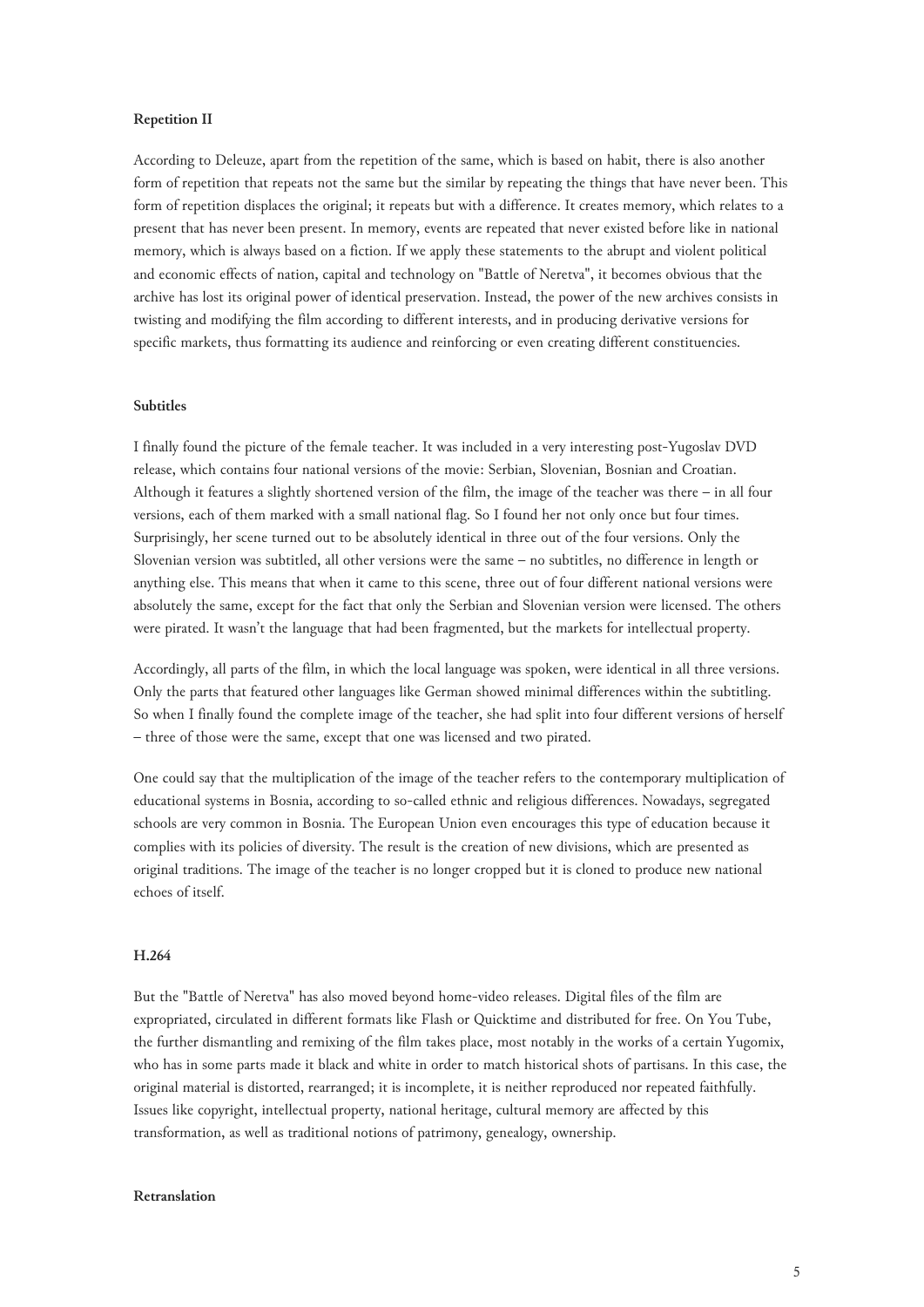One example: Nowadays half of You Tube clips of another famous partisan film "Valter brani Sarajevo" (1972) are extracted from DVD releases dubbed in Chinese. Although the only video available in Europe is an old battered VHS in the original language, "Valter... " became a huge box office hit in China, when it was exported there in the 80s. Apparently it is still being screened every New Year's Eve on national television. It was so popular, that a special Chinese beer brand has been named after Valter. One can currently also download the whole film for free on a very popular torrent client. This version of the film is again strongly modified. An individual user has combined the image of a Chinese DVD with the sound of the old Yugoslav VHS. It is a retranslation into a language that now lacks a specific name. This person has simply assumed control over the different versions of the film and, by spreading it for free, has temporarily suspended its commodity status.

### **Copyright**

One might be tempted to conclude with Deleuze that these online platforms are the place where the third form of repetition, the repetition of the new takes place. The films break free of the confines of nation and capital, which are trying to control the repetition and reproduction of these films. Their distribution negates ownership and copyright, since it apparently takes place, as Deleuze wrote in characterizing the nature of the repetition of the new, in the mode of theft and the gift.

But obviously, this would not only be nakve but simply wrong. On the new digital platforms, the forces of nation and capital are in full swing, as evidenced by the different lawsuits against You Tube, the different commercial operations around it, the struggle over copyright issues and so on. In the case of Piratebay, a torrent platform distributing all sorts of pirated material without any pretensions to censorship whatsoever, the issue is even more clearly outlined. Its servers were confiscated in May 2006, after strong pressure by the US government on the Swedish government. Absurd details of this raid include the broadcasting of the surveillance videotapes of the raid on You Tube, a hacker attack in retaliation on Swedish police servers and the surprising discovery that Piratebay had been technically and financially supported by a well-known Swedish rightwing populist.

So within these platforms, largely deregulated and quite disordered archives catering to volatile and heterogenous peer groups, the clash between different forces and interests is still going on but is simply displaced onto a new battlefield. Those archives are not based on exclusion and faithful repetition like the traditional ones, rather on inclusion and invisibility.

## **Ripping**

These archives are closely connected to yet another form of repetition and reproduction, which is called "ripping". Repetition or reproduction is being shortened to ripping. To "rip off" means to tear, to steal, to cheat, but to "rip" is a technical term used for copying files into another file format, also often removing copy inhibition in the process. It means to copy more or less identical content while removing the ownership restrictions and references to the original source or genealogy of distribution. So while some archives are based on repetition and reproduction, those new archives are based on ripping, tearing, stealing, on the possibility both to recover every image and to delete it permanently.

#### **Literacy**

Recently Zhang Xian Min from the Beijing Film Academy, told me that a Chinese remake of "Valter defends Sarajevo" has already been underway for a long time. It had been delayed, first because of the Bosnian War,